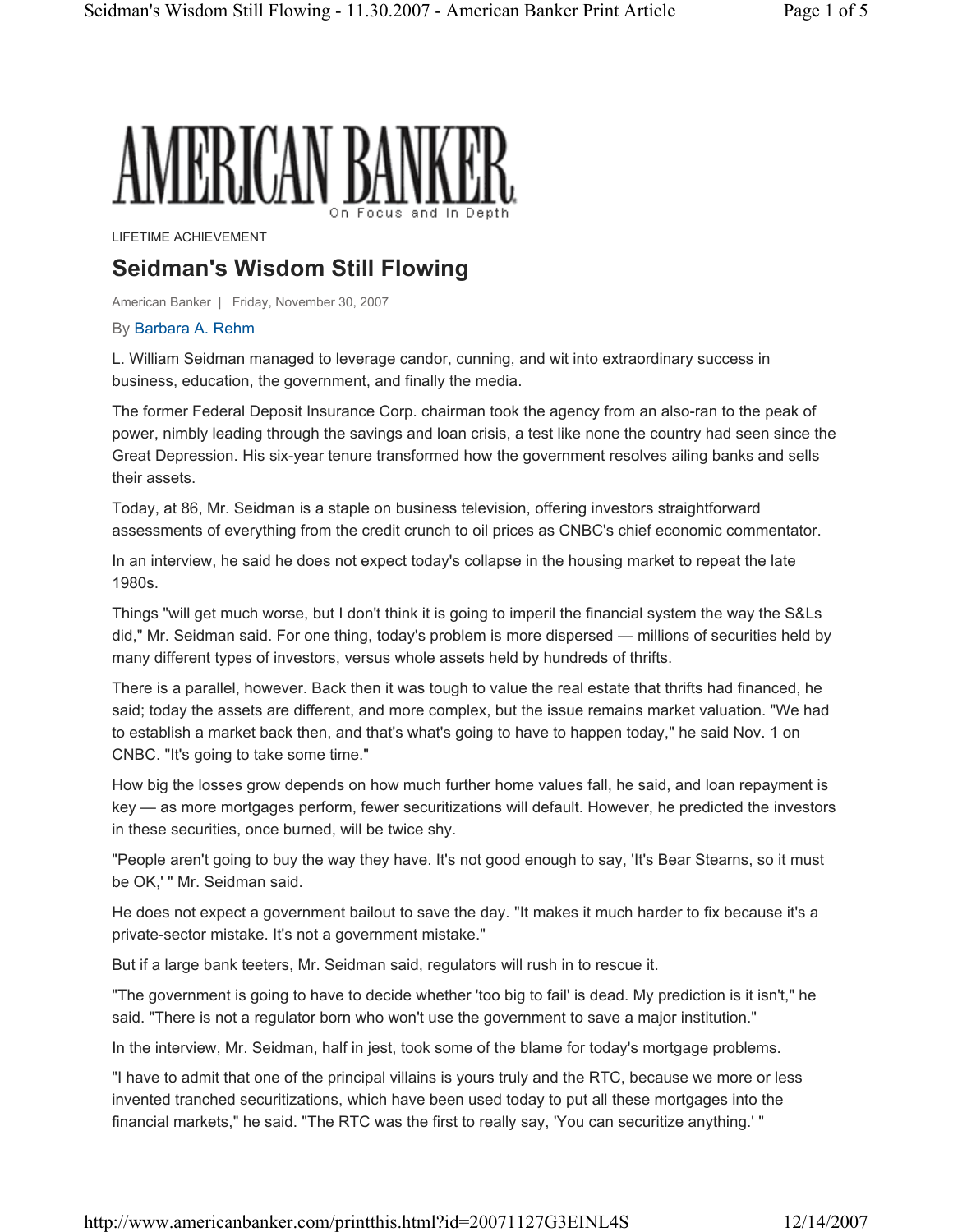RTC, of course, stands for Resolution Trust Corp., an agency Congress created in 1989 to sell billions of dollars of assets seized from failed savings and loans. After four years atop the FDIC, Mr. Seidman took on a second job as the RTC's chairman.

He actually puts the bulk of the blame for today's problems on the credit rating agencies and regulators, specifically the Federal Reserve Board, which he battled frequently as the FDIC's chairman.

"The regulators should have stopped it. The ratings agencies should have stopped it," Mr. Seidman said. "If the rating agencies had rated these things appropriately, this would not have happened. The financing would have dried up."

All along the lending chain, he said, too few people had a stake in whether loans are repaid; originators chased fee income, brokers wanted big commissions, and securitizers just wanted to sell the debt.

Investors buying the securities "cared but had no way of knowing if they would be repaid," he said. "They had to rely on the credit rating agencies that were evaluating these securitizations."

#### **Building a Legacy**

During his FDIC tenure, from 1985 to 1991, Mr. Seidman transformed the way troubled banks were sold. His agency had been selling banks and their deposits while keeping the bad assets. With the number of failures ballooning — farm banks, then banks in Texas, and finally New England savings banks — he began paying buyers to take a whole bank, bad assets and all.

He also decided to sell assets from failed institutions as quickly as possible for whatever price the government could get. Though critics urged waiting until market values recovered, he said that the market was frozen, and that it was up to the government, through the RTC, to kick-start it. In addition to securitization, he tried auctions and bulk sales. Borrowing a tactic popularized by Filene's Basement, the RTC lowered its prices the longer an asset went unsold.

Some buyers did get bonanzas, but Mr. Seidman argues that those windfalls attracted new bidders, and that the added competition boosted prices.

Also, the government avoided the cost of carrying the assets and the risk that they would decline in value.

"Our profits started going up, and our costs started going down," John Bovenzi, the FDIC's chief operating officer, said in an interview. He was Mr. Seidman's deputy in the late 1980s and remains an admirer.

"He held the agency to a high standard and defended it," Mr. Bovenzi said. "He established and solidified the agency's independence."

During his six years in office more than 2,100 banks and thrifts failed with \$650 billion of assets. The cost: \$163 billion.

Surviving such a demanding job is a triumph in itself. He was under constant fire from Congress, the industry, and especially his colleagues in the first Bush administration. In his 1993 book, "Full Faith and Credit," he described a job at the RTC as having "all the best aspects of an undertaker, an IRS agent, and a garbage collector."

No one, least of all Mr. Seidman, would claim his leadership was flawless, but fewer still would argue with his results. The FDIC emerged as a more independent, more respected agency with an emboldened work force. And the RTC may be the only government agency ever to be created, accomplish its goals, and then go out of business.

Mr. Seidman emphasized research and training at the FDIC, and both remain its strong suits. The agency's training center is named after him.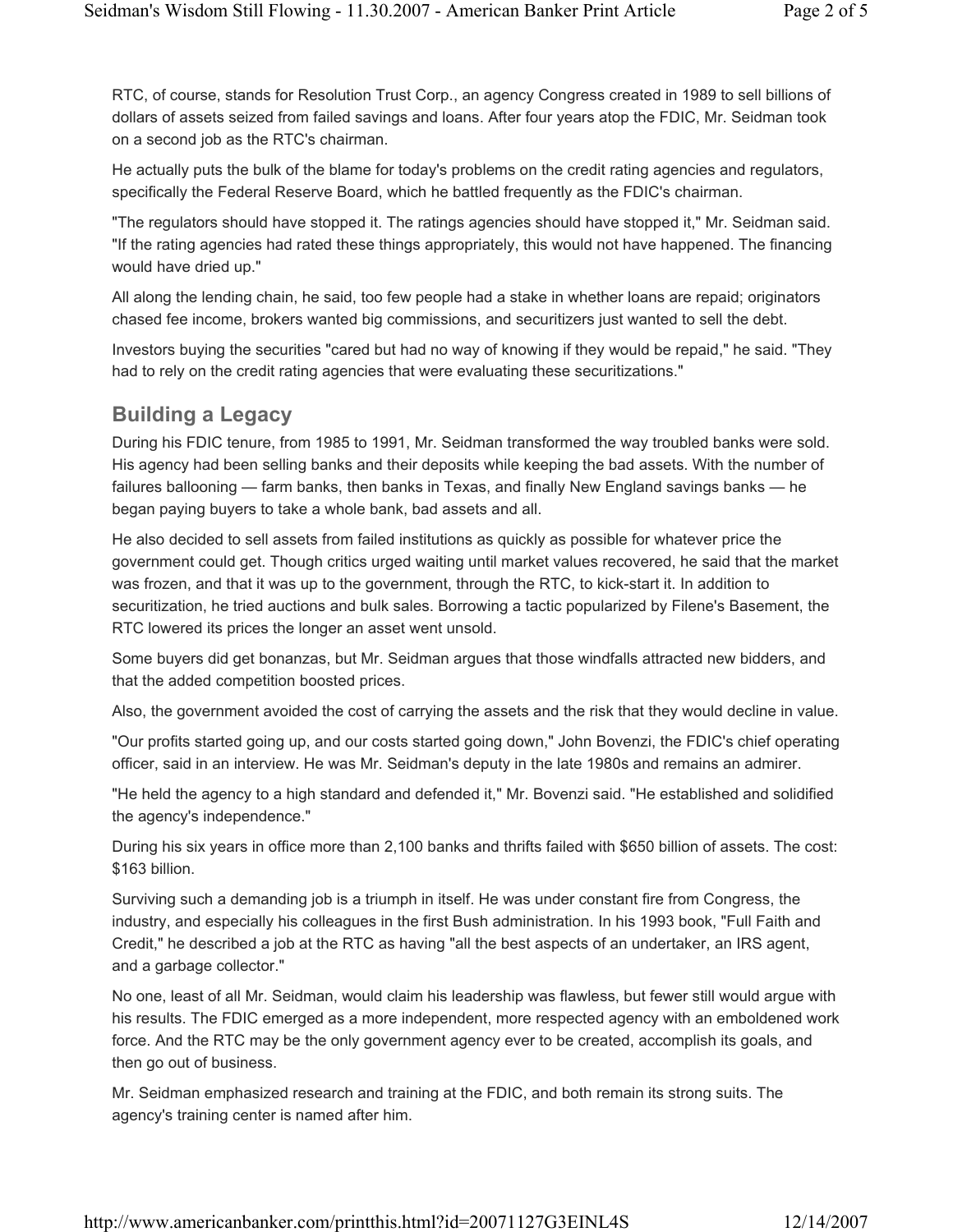### **Living Broadly**

His story starts in Grand Rapids, home to both Gerald Ford and George Romney, rocks of the Republican Party. Mr. Seidman's service in the Ford White House is common knowledge, as is his role as the oldest of three helping his father build a nationwide accounting firm now known as BDO Seidman LLP.

But his life is full of less well-known accomplishments.

After getting an undergraduate degree from Dartmouth College, he manned a destroyer in the Pacific during World War II. He earned a law degree from Harvard University and then an MBA from the University of Michigan. His ties to education run deep: he was the dean of Arizona State University's business school; founded Grand Valley University in Grand Rapids, which today has 23,000 students; and started Washington Campus, a program that coaches business students on the ways of Washington. He has written a memoir, helped foreign governments fix their financial systems, became a magazine publisher and a fixture on TV. Mr. Seidman has made mobiles with Alexander Calder and appeared in the Academy Award-winning movie "Ordinary People."

He's been married to his high-school steady, Sally, for 64 years; they have six children, 11 grandchildren, and one great grandchild.

Asked the secret to his success, Mr. Seidman replies simply: "Life is random. I was lucky."

Rick Hohlt, a veteran Republican lobbyist, worked at the U.S. League of Savings Institutions in the 1980s, and perhaps no one sat in more meetings with regulators as a representative of the thrift industry. The two men are close friends today; back then Mr. Hohlt said Mr. Seidman's breadth of experience gave him an intimidating power.

"Whoever Seidman talked to, he could say, 'I'm one of you,' because he was," Mr. Hohlt said. "He'd been a rancher, an academic, a blue blood, a lawyer, an accountant, a businessman, in the White House. That's unusual. There was a sense that you can't roll this guy, you can't beat him. He could go toe-to-toe with anyone."

After weighing that thought, Mr. Hohlt added, "And he did it all without being a jerk."

Gerald J. Levy, the chairman of the \$2 billion-asset Guaranty Bank in Milwaukee, was a thrift executive during Mr. Seidman's term, and the two served on Fiserv Inc.'s board together.

"He's just an amazing guy," Mr. Levy said. "I've known him over 20 years, and I've seen no diminishment of his energy. Every time I see him, he's throwing out new ideas and getting involved in new projects."

Indeed, Mr. Seidman is an uncommon blend of smarts, humility, and fun.

His lack of pretense is remarkable. A wealthy man for decades — he has two homes on Nantucket as well as residences in Hawaii and Florida and an 11,000-acre ranch outside Taos, N.M. — he uses plastic grocery bags as luggage, and sightings of him in a suit are few.

Of the grocery bags, Mr. Seidman says, "They are flexible and disposable." (He had flown in from Boston for the interview with his belongings stuffed in a plastic bag.) "It's the lightest bag you can have."

Alice Goodman, the FDIC's head of legislative affairs, recalls picking Mr. Seidman up from the airport and driving with him to Capitol Hill for a hearing in the late 1980s. When they arrived, Ms. Goodman asked him if she could hold his "luggage" while he testified. "He said, 'No. I'm going to sit on it,' " she recalled in an interview.

Mr. Seidman, who rode his bike to work, routinely wore an L.L. Bean blue blazer and gray slacks. For the FDIC's 1987 annual report, the public relations people airbrushed his slacks blue to make it appear he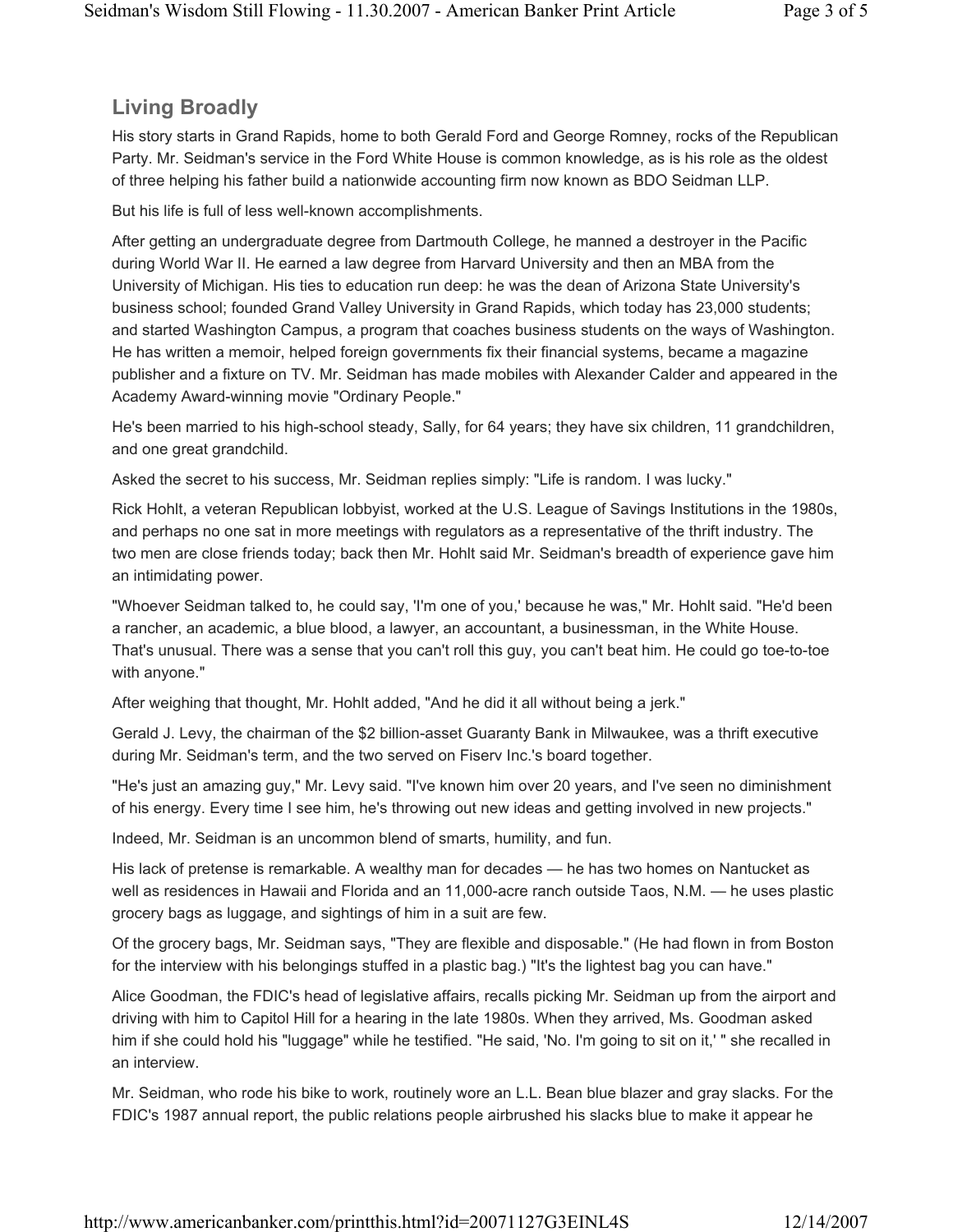was wearing a suit.

"He was absolutely livid," Ms. Goodman recalled.

When Congress was drafting the S&L bailout bill in 1989, Mr. Seidman held meetings with the legislative staff twice a day to plot strategy. The meetings were at once collaborative and efficient, Ms. Goodman said. "He didn't require memos. You could just lay things out, and he would make a decision. He had great instincts."

That law, the Financial Institutions Reform, Recovery, and Enforcement Act, loaded the FDIC with powers, including a veto over new charters and the authority to seize ailing banks. "Congress and the industry trusted him," she said.

People who worked for Mr. Seidman said he had a way of making work fun. Yes, fun — even though their long hours yielded little glory and lots of grief.

David Cooke spent years on the front lines with Mr. Seidman as the RTC's executive director. "This is going to sound corny, but it was a lot of fun and a privilege to work with him," Mr. Cooke said in an interview. "At the FDIC, he is legendary. He got the best out of people."

If anyone knew how bad things in the banking system were, or could have been, it was Paul Fritts, the gruff Midwesterner whom Mr. Seidman picked to be the FDIC's lead supervisor.

"The country was blessed to have him as the FDIC chairman. Trust me, he was the right man at the moment," said Mr. Fritts, now living in southern Illinois. "Never, not one single time, did he try to interfere" in a bank's supervision. "He was completely above board. I'm telling you, that's unusual for Washington."

FDIC veterans cite Mr. Seidman's cutting sense of humor and his gift for pithy one-liners. He loved telling people why he named his Irish wolfhound puppy "Proxmire."

The Senate Banking Committee chairman at the time of his confirmation as FDIC chairman was Sen. William Proxmire, a Wisconsin Democrat and the only senator who voted against his nomination. The name allowed Mr. Seidman to instruct the dog thusly: "Heel, Proxmire." "Sit, Proxmire." "Stay, Proxmire."

Ken Guenther met Mr. Seidman in the Ford administration and worked closely with him during the 1980s, when Mr. Guenther ran the Independent Bankers Association of America.

"He told it as it was in colorful, easy-to-understand terms — political consequences be damned," Mr. Guenther recalled in an interview. "He's not prickly. He's not petty. He doesn't let the little stuff bother him. He has a sense of humor, even about himself. In fact, he is the worst-dressed man in America by design."

Diane Casey-Landry, the president of America's Community Bankers, still remembers how gracious Mr. Seidman was the first time they met. She had just moved to Washington to take a job at the IBAA, and her boss, Mr. Guenther, introduced them.

"Bill talked to me like he was talking to the head of Citibank," Ms. Casey-Landry recalls.

In her next job, she was arguably Mr. Seidman's boss as a vice president at the RTC Oversight Board, an agency led by five high-powered officials, including Treasury Secretary Nicholas Brady and Fed Chairman Alan Greenspan. It was supposed to keep tabs on the RTC, but the relationship between the two agencies was tense from the start. It was a cumbersome setup, and rather than working the bureaucracy, Mr. Seidman frequently took his complaints directly to reporters.

"He recognized the power of the press and how to use it to his advantage, or really his agency's advantage," she said. "It was never about him. It was about getting the job done."

His media smarts may have been overshadowed only by his lobbying skills. Mr. Seidman's honest assessments endeared him to both Republicans and Democrats.